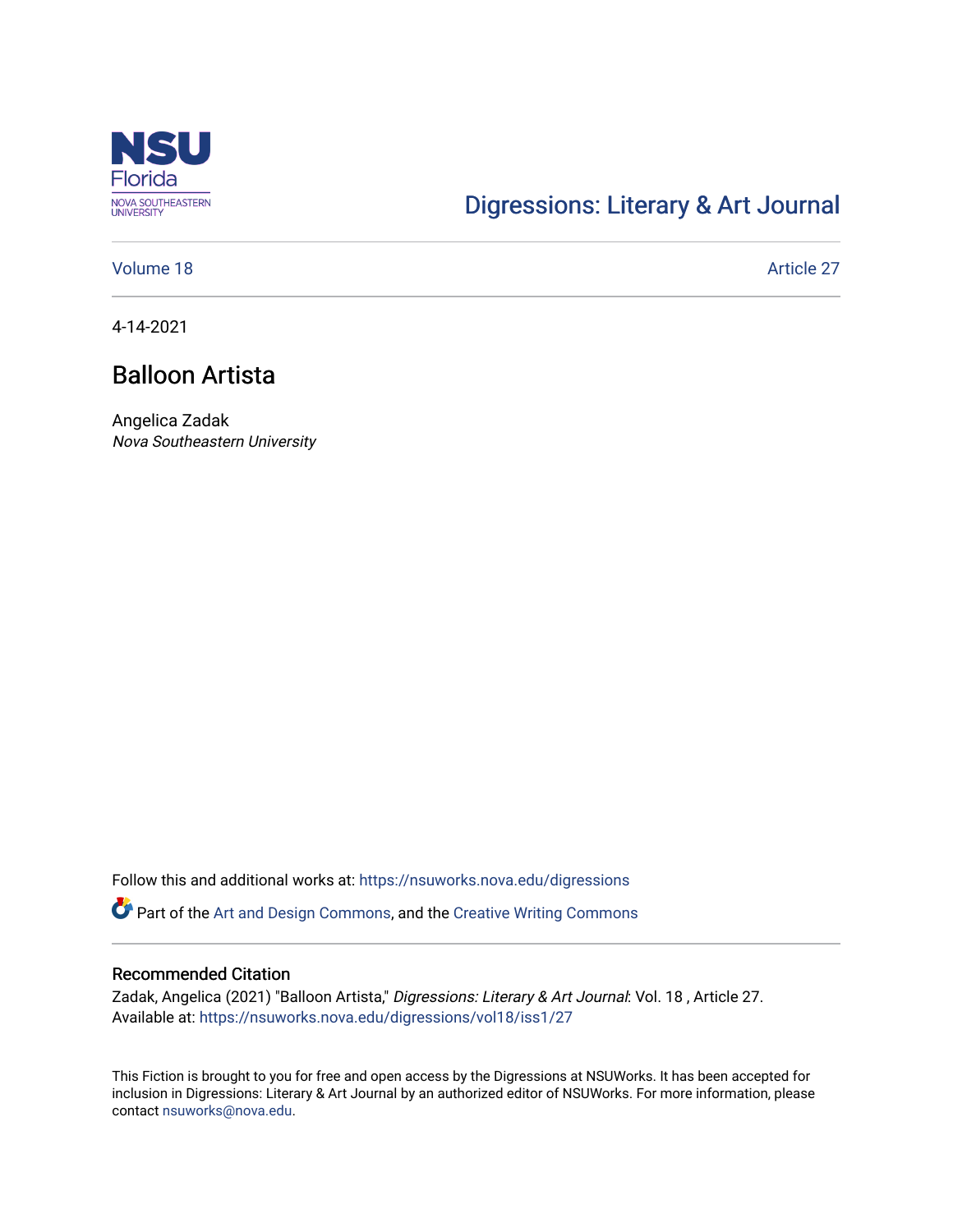



## **CHARACTERS**

Geppa – adult, balloon sculptor Lutia - adult, sculptor's best friend Illana – 20's – 30's, flexible contortionist statue come to life

(*Balloons and balloon sculptures set up throughout the stage. Lights come up on GEPPA and LUTIA finishing off some balloon work in their studio.*)

#### GEPPA

Ah, Lutia, I think our work is done for the day. What do you say we go out and grab some grappa?

#### LUTIA

You know I would, Geppa. But my girlfriend would be so pissed. She hates it when I come home later than I said I would.

#### GEPPA

It's okay. We can try again some other time.

#### LUTIA

Sorry, Geppa. You have fun though.

## **GFPPA**

Thanks. See you tomorrow.

(*Exit LUTIA. GEPPA begins to pick things up, but then looks at a skeleton for a balloon sculpture. He stops picking up and makes his way to the skeleton. GEPPA builds the balloon sculpture of a woman by taking balloons from the stage as the scene continues.*)

## GEPPA (CONT)

I wish I had something like Lutia. Having someone who wants you when you come home. Someone who wants you to come home. But she should also be able to go wherever she pleases. Ah, but legs are needed for that…

*(GEPPA searches for a while before stealing legs from another statue.)*

Ha! Don't worry about her, she wasn't using them.

*(GEPPA attaches the legs.)*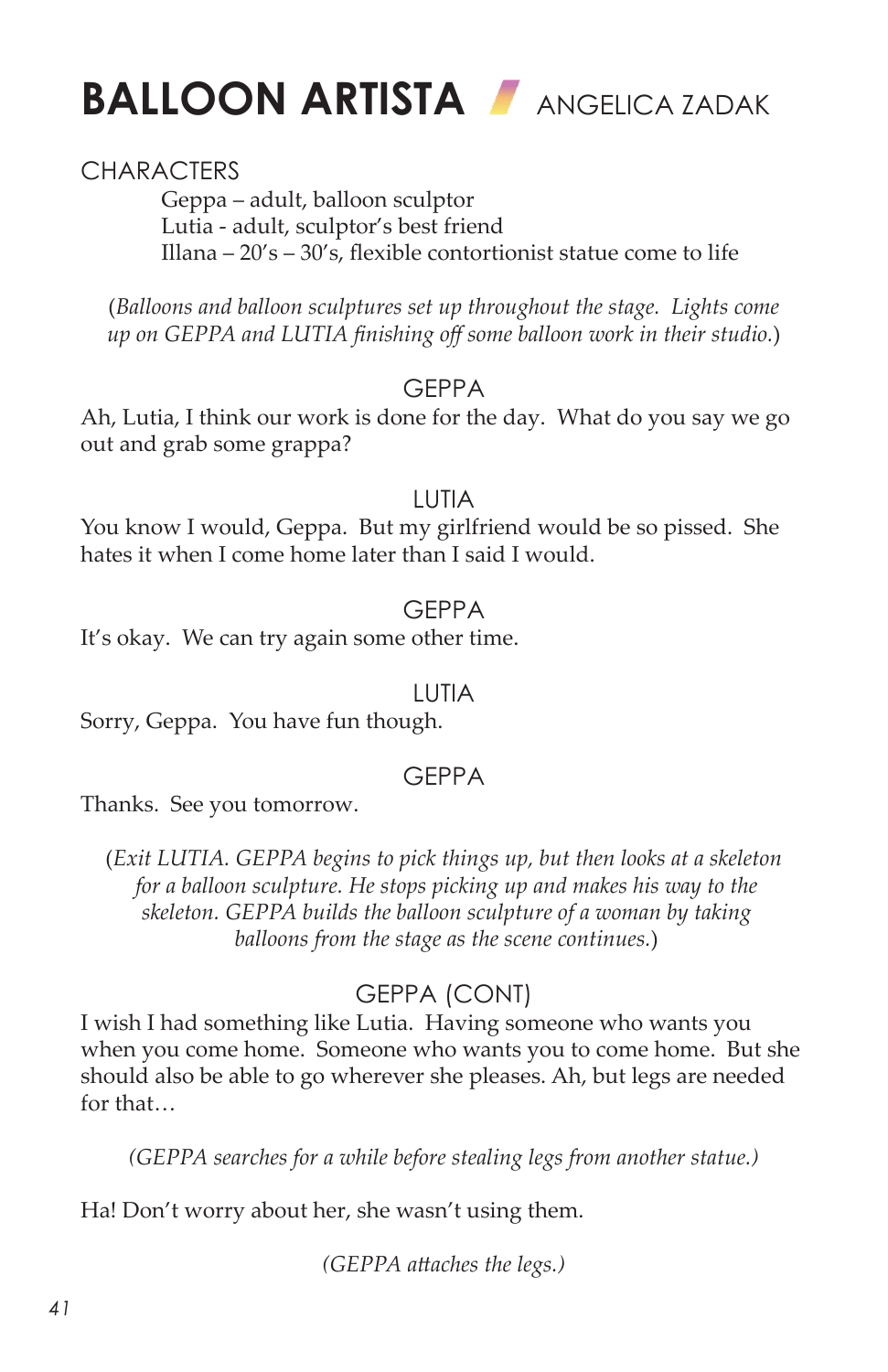Si, si, that's it! If I had a woman like this, she would have the strongest legs. This way she could run endlessly through my mind and anywhere she pleases. Her abdomen would be strong but flexible like a rubber band. Oh no, vita mia, your breasts…

*(GEPPA takes a pin and pops both breasts.)*

Her chest would be small. Because large breasts hurt your back and I'm not about that. Her arms would be gentle, and her hands would be *talented*. Her face would be like a mouse. Maybe she'll even have a sweet, squeaky voice.

*(GEPPA squeezes a balloon so it makes a ghastly squeal. Horrified by the noise, he stops it before recovering.)*

All in all, she would be perfect.

(*GEPPA takes a step back and observes a completed balloon statue of a woman.*)

*Madonna*, I'm good! I will call you Illana. For you, my love will never deflate.

> (*GEPPA dims the lights and flips a switch so a disco ball comes down and sexy music plays.*)

#### GEPPA

May I have this dance?

*(GEPPA dances with the statue. Becoming more handsy, the sculpture pops. The lights flicker and music stops.)*

## GEPPA

Oh no! What have I done? I have murdered my only hope for love. This is what I always do. This is why I can't have nice things-

*(ILLANA'S voice interrupts GEPPA).*

## ILLANA

Geppa…

GEPPA

Who is that?